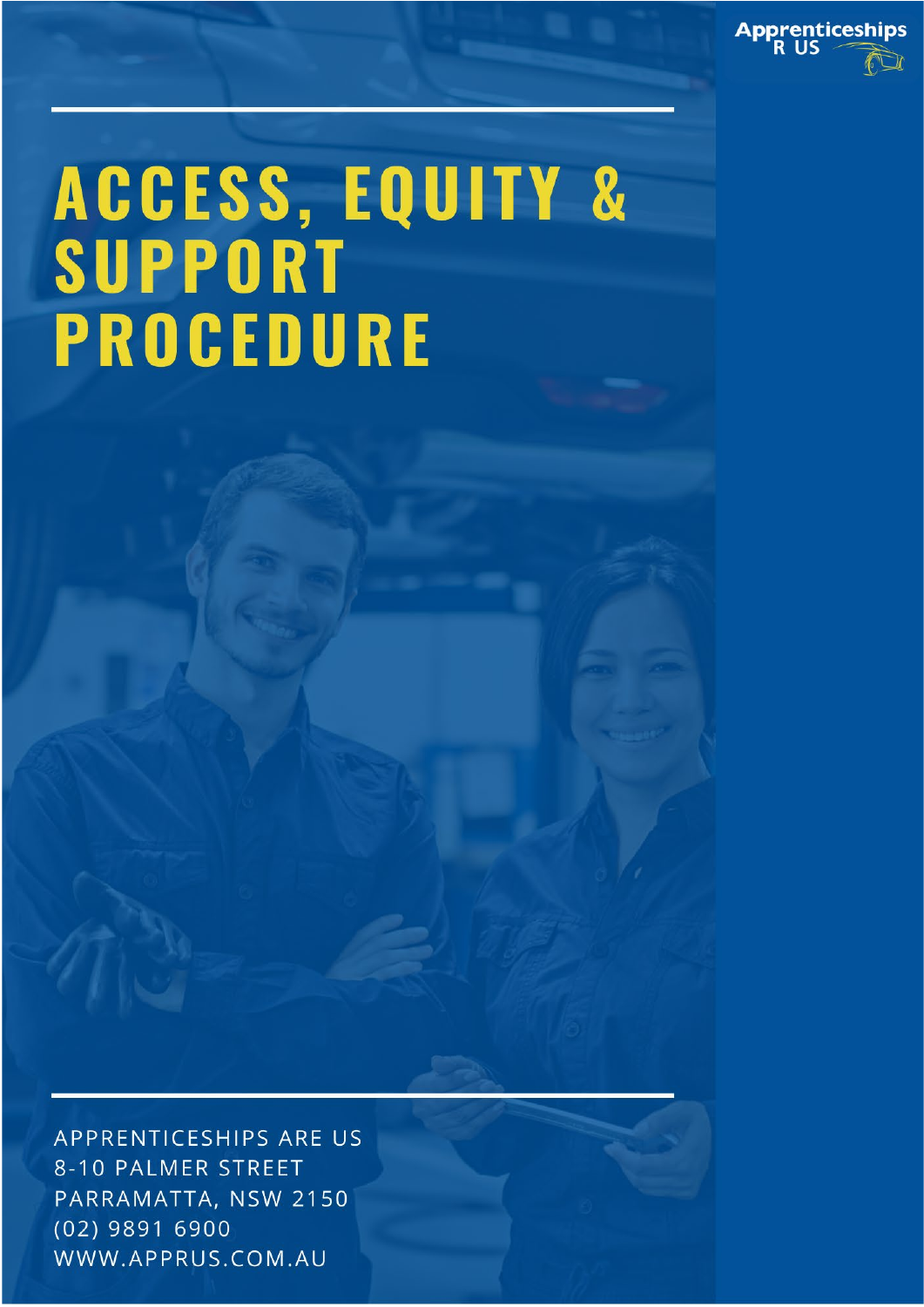# **ACCESS, EQUITY & SUPPORT PROCEDURE**

#### **General**

All Apprenticeships Are Us staff believe Access and equity should be considered in all stages advertising of apprenticeships, through to placement and post placement support.

#### **1.1. Identify the need**

Apprenticeships Are Us provides all apprentices with sufficient, clear and accurate information regarding support services available prior to the commencement of their apprenticeship via our **Apprentice Induction Booklet**.

Through the provision of fair, accessible and equitable training Group Training services, Apprenticeships Are Us ensures that all participants have every reasonable opportunity to complete their apprenticeship.

Individual and group learning needs will be identified through:

- Apprenticeships Are Us Aptitude Test
- Observation of the apprentices progress during the course of their apprenticeship
- Participant feedback obtained during the course at the prescribed RTO

#### **1.2. Address the need**

Apprenticeships Are Us provides quality group training services that are inclusive and meet client needs. To ensure all apprentices have access to these services, Apprenticeships Are Us has support programs available for learners requiring additional support.

Examples include, but are not limited too;

#### **Language, Literacy and Numeracy Assistance**

- o The provision of additional facilitator support through our registered LLN coaches
- o The selection or development of alternative learning and assessment methods
- o Referral to a suitable organisation providing English language, literacy or numeracy tuition (to be externally sourced)

#### **LLN coaches**

Apprenticeships Are Us have two nominated LLN Coaches who both hold a minimum of the Certificate 4 in TAE (40110) and have trained in the additional units required of;

TAELLN401A – Address adult language, literacy and numeracy Skills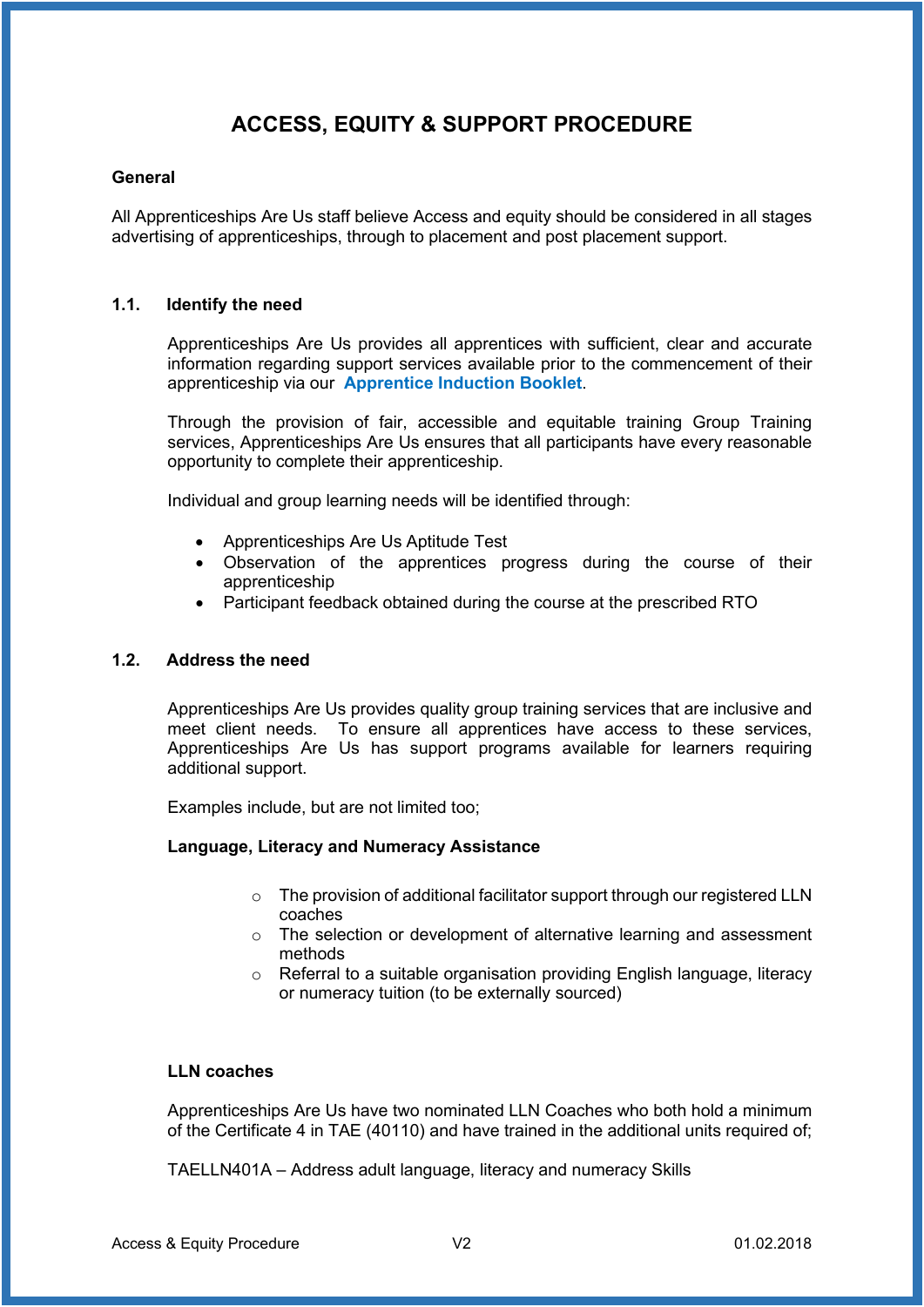These two LLN Coaches are;

- 1. **Michael Wentworth**, and
- **2. Brent O Connor**

#### **Physical Disability and Impairment**

- o The preparation of appropriate seating arrangements
- $\circ$  The provision of additional practice time
- $\circ$  The use of visual aids
- o Documents in large print
- o Ergonomic work environments

#### **Grievance Procedure**

If at any time during the Training and/or Assessment program participants are concerned about any part of the process, they can access the Complaints & Grievance Procedure.

Apprenticeships Plus encourages apprentices to raise matters of dissatisfaction with the person responsible for conducting pastoral care monitoring for example. Following this the CEO can be accessed.

For further information on the grievance process, refer to the *Complaints & Grievances Procedure*.

#### **1.3. Evaluate the need**

Apprenticeships Plus takes a systematic approach to the evaluation of mentoring support, including the provision of accessible and equitable client services.

Evaluation takes into account access and equity principles, including the mentoring of practical skills developed by the apprentice. Apprenticeships Plus evaluates the provision of accessible and equitable practical training at all stages of apprenticeship through consistent monitoring on the job.

In the event where a participant would need assistance with Language, Literacy, Numeracy area recommend the following support agencies for further assistance or information, if required.

#### *Reading and Writing Hotline*

Telephone: 1300-655-506 Website: <http://www.literacyline.edu.au/index.html>

For the price of a local call from anywhere in Australia, the Hotline can provide you with advice and a referral to one of 1200 providers of courses in adult literacy and numeracy.

#### *New Apprenticeship Centres*